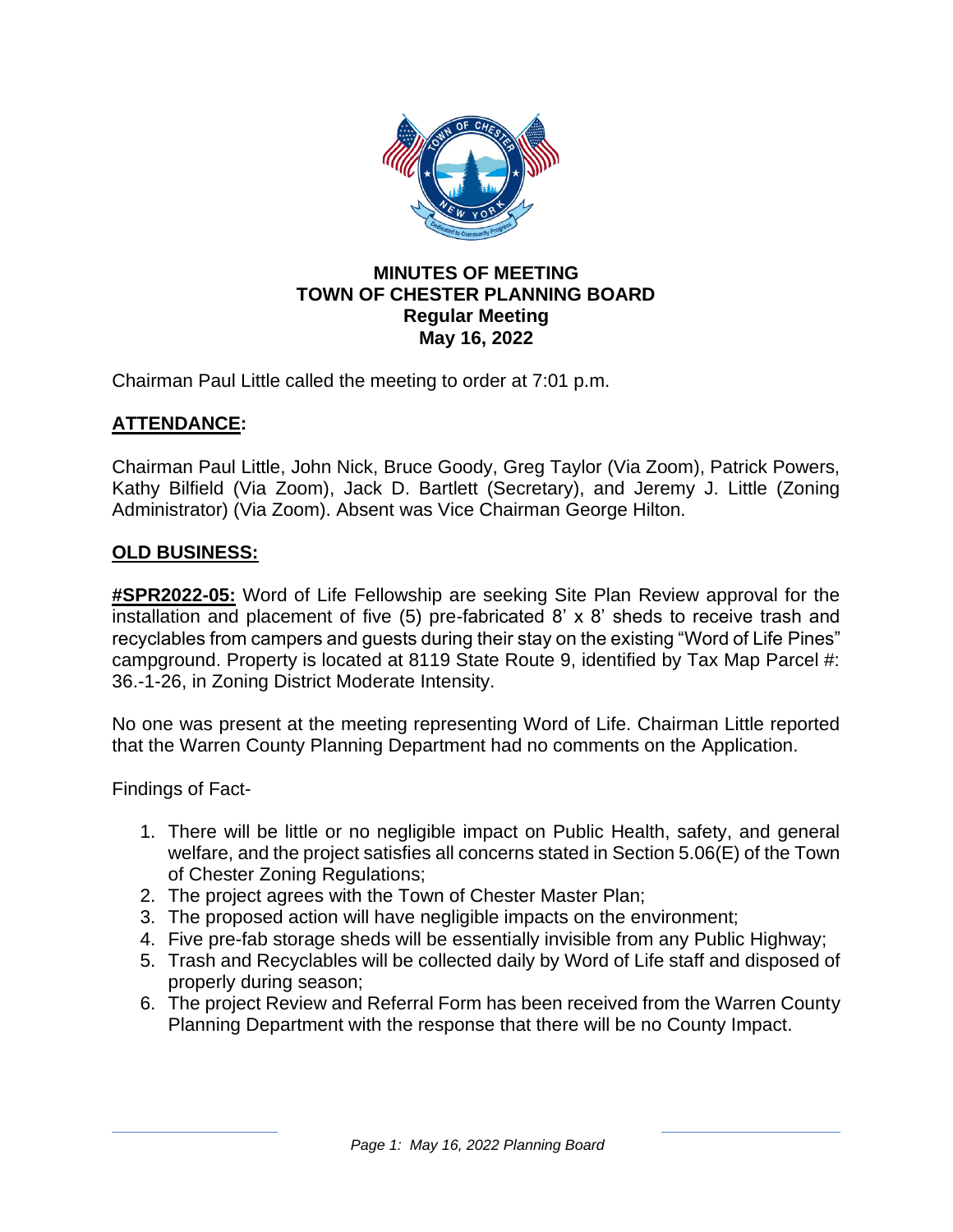A motion was made to approve #SPR2022-05 by John Nick, Seconded by Greg Taylor. With all Board Members in favor, the motion was carried 5-0.

### **NEW BUSINESS:**

### **Subdivision Sketch Plan Conference (Section 3.01, Town of Chester Subdivision Regulations):**

- Existing properties located at Friends Lake Road, currently owned by Hudson Forest LLC:
	- Creation of "Lot 1" and "Lot 2":
	- Lot 1, consisting of Tax Map Parcel #s: 152.-1-1.3, 135.-2-5.2, 135.-2-4.2, 135.-2- 3.2, 136.-1-24.2.
	- Lot 2, consisting of Tax Map Parcel #s: 136.-1-25.2, 119.-2-13.2, 119.-2-15.

Dennis Phillips was present representing the Applicant.

Kathy Bilfield arrived at 7:04pm via Zoom.

Mr. Phillips explained the request of the applicant. He stated that the Adirondack Park Agency has given a non-jurisdictional letter and there are no plans for development at this time.

Chairman Little asked if the Applicant was consolidating lots. The Agent stated that was correct. Chairman Little presented to the Board that it is possible that the Board consider this a consolidation of two larger lots.

Bruce Goody asked for the reason of the consolidation. The Agent stated that it is a consolidation of parcels.

After a brief discussion, the Board determined they were good to move forward with a consolidation of lots.

A motion was made by Bruce Goody, seconded by Greg Taylor to consider the request a consolidation of smaller lots with Items 1-5 being consolidated to Lot 1 and Items 6-8 being consolidated to Lot 2. A Roll Call Vote was called by Secretary Bartlett-

**AYES-** Little, Nick, Goody, Taylor, Bilfield, Powers **NAYS-** None **ABSTAINED-** None **ABSENT-** Hilton

Motion carried 6-0.

# **PUBLIC PRIVILEGE:**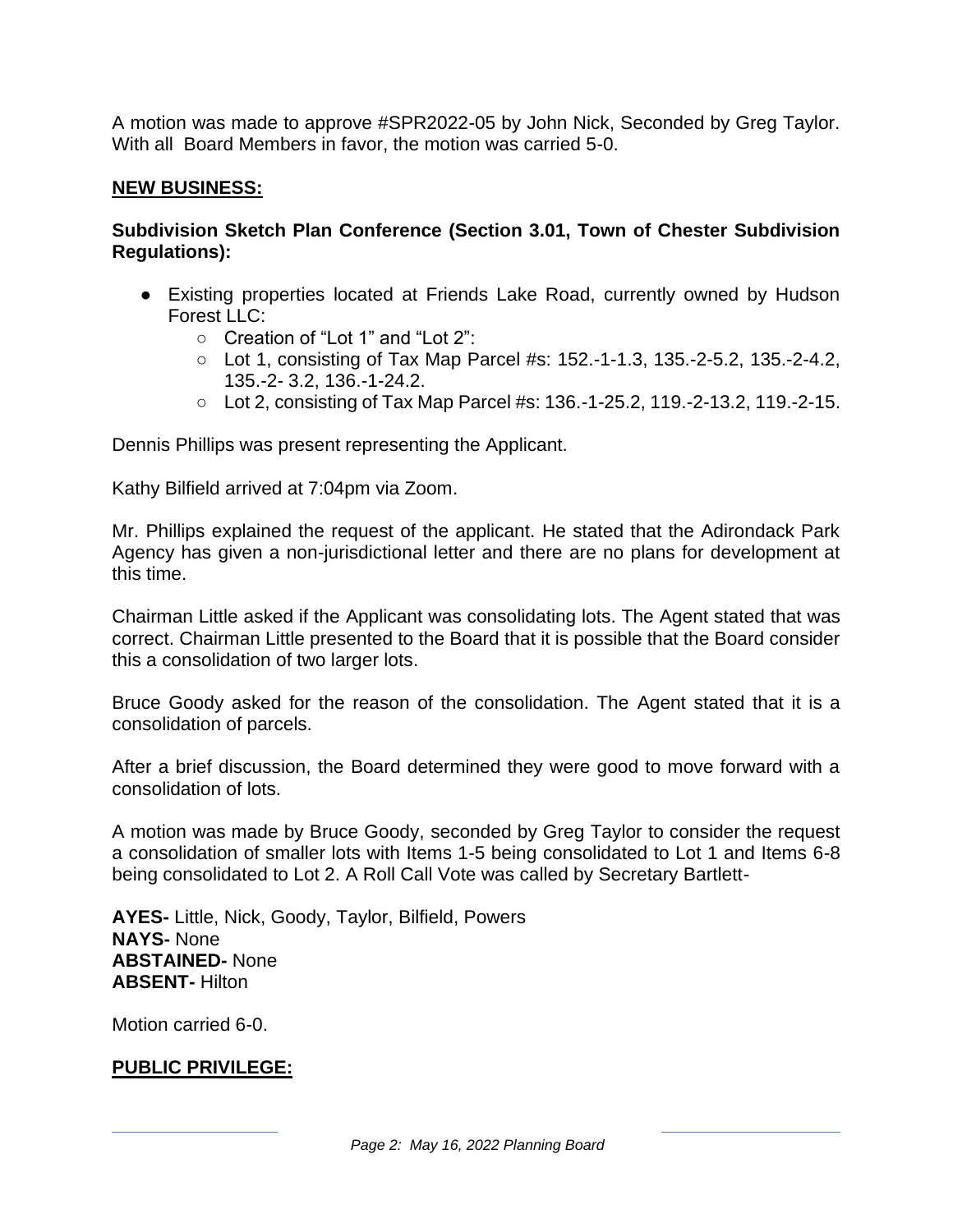# **Trevor Sweet, Discussion on Well Construction in connection with #SPR2021-13:**

- Condition #3 of Approval for #SPR2021-13:
	- $\circ$  The requirement of 50 ft. minimum casing for the well is to be shown on the Plans. o Water supply well was drilled to 40 ft. with 10" diameter, instead of the required 50 ft. approved by the Planning Board.

Trevor Sweet was present at the meeting. A discussion took place regarding the letter submitted from Rosick Well Drilling. Mr. Sweet reported that the driller drilled 40 feet with casing to reach 520 feet in depth with a 7 gallon per minute flow rate.

A motion was made to approve the amendment to Condition 3 on #SPR2021-13 with the updated verbiage and statistics given by the Applicant and their contractor this evening. The motion was made by Greg Taylor, Seconded by Bruce Goody. A Roll Call Vote was called by Secretary Bartlett-

**AYES-** Little, Nick, Goody, Taylor, Bilfield, Powers **NAYS-** None **ABSTAINED-** None **ABSENT-** Hilton

Motion carried 6-0.

#### **PUBLIC HEARINGS & OLD BUSINESS:**

**#SPR2019-06:** John and Cynthia Behan are seeking Site Plan Review approval for the construction of a 10,000 sq. ft. two-story mixed use commercial building. Property is located at 6 Skeet Dr., identified by Tax Map Parcel #: 87.20-1-5, in Zoning District Hamlet. \*\*PUBLIC HEARING remained open from 06/17/2019 Meeting.\*\*

John Behan was present at the meeting and presented some changes made to his Site Plan via a Powerpoint Presentation.

John Nick asked about the Drainage Basin on the West Side. The Applicant stated that they created a swale closest to the property. The dry well was created to mirror the other side.

Kathy Bilfield asked about the dimension of the dry well. The Applicant stated this was shown on the construction plans.

Chairman Little read a letter from Traveltown into the record. Mr. Borgos stated that he had no additional comments for the Board this evening.

A discussion took place regarding a Coordinated SEQR Review versus an Uncoordinated SEQR Review.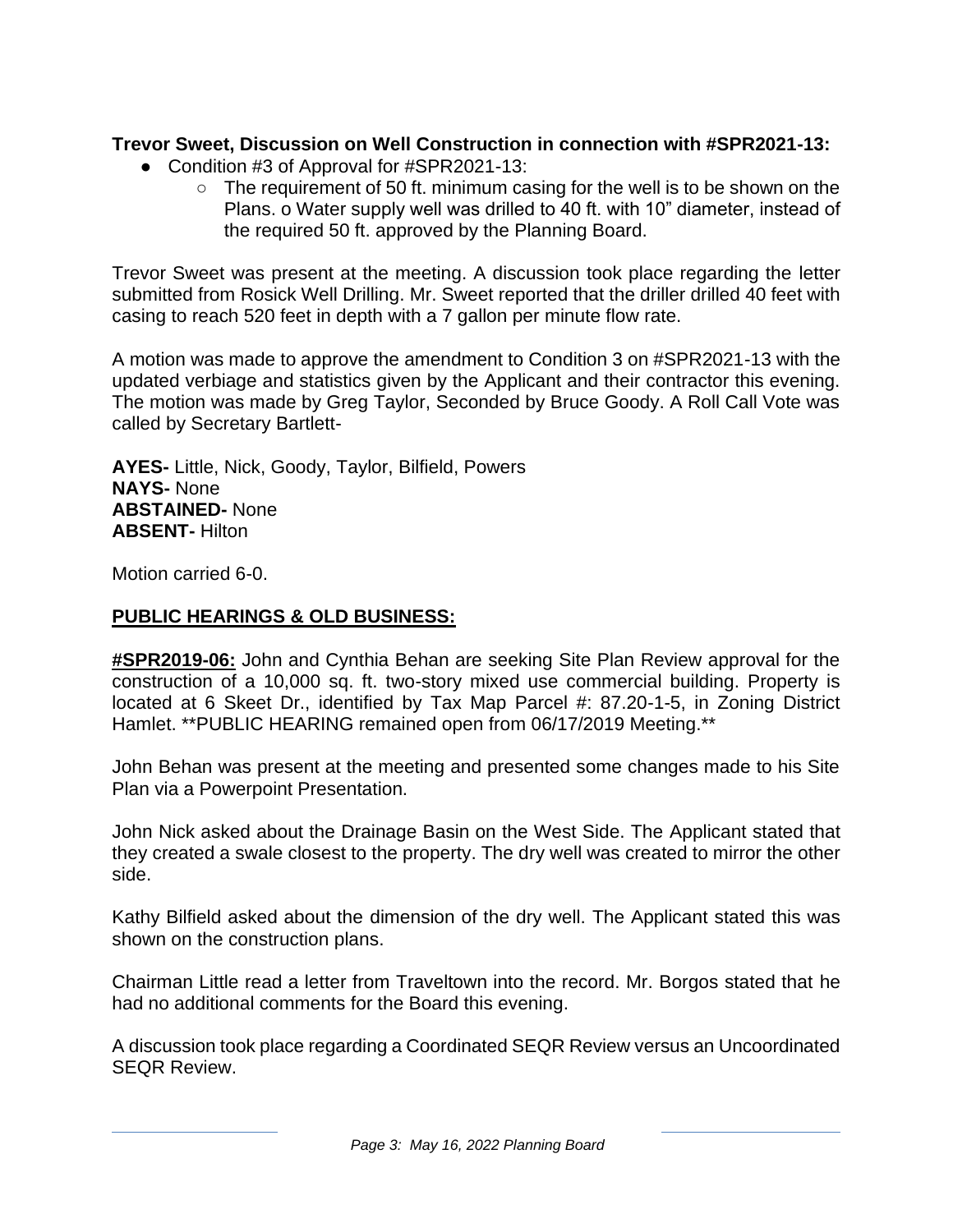Zoning Administrator Little stated that he highly recommends that the Board conduct a Coordinated Review.

Resolution for a Coordinated Review was introduced by Chairman Little

Town of Chester Planning Board

**RESOLUTION** – Seek Lead Agency Status in connection with Site Plan Review Application #SPR2019-06

Tax Map Parcel #: 87.20-1-5 / Address: 6 Skeet Drive

**WHEREAS**, the Applicant proposes construction of a 10,000 sq. ft. two-story mixed use commercial building; and

**WHEREAS**, the Planning Board of the Town of Chester has determined to begin an environmental review process under the State Environmental Quality Review Act (SEQRA); and

**WHEREAS**, the Planning Board of the Town of Chester has identified the project to be an Unlisted action for purposes of SEQR review pursuant to 6 NYCRR 617; and

**WHEREAS**, the Planning Board is the agency most directly responsible for approving the action because of its responsibility for approving the land uses for the property; and

**NOW, THEREFORE BE IT RESOLVED,** the Planning Board of the Town of Chester hereby indicates its desire to be lead agency for SEQRA review of this action and authorizes and directs the Zoning Administrator to notify any other potentially involved agencies of such intent. The Site Plan Review Application, including Part I of the Short EAF, the property deed, and revised plans will be sent to the following agencies: NYSDOH, NYSDEC and NYSDOT.

**MOTION TO SEEK LEAD AGENCY STATUS IN CONNECTION WITH SITE PLAN REVIEW APPLICATION #SPR2019-06, JOHN AND CYNTHIA BEHAN**, Introduced by Chairman Little who moved for its adoption, seconded by John Nick:

Duly adopted this 16<sup>th</sup> day of May 2022 by the following vote:

AYES: Little, Nick, Goody, Bilfield, Powers

NOES: Taylor

ABSTAINED: None.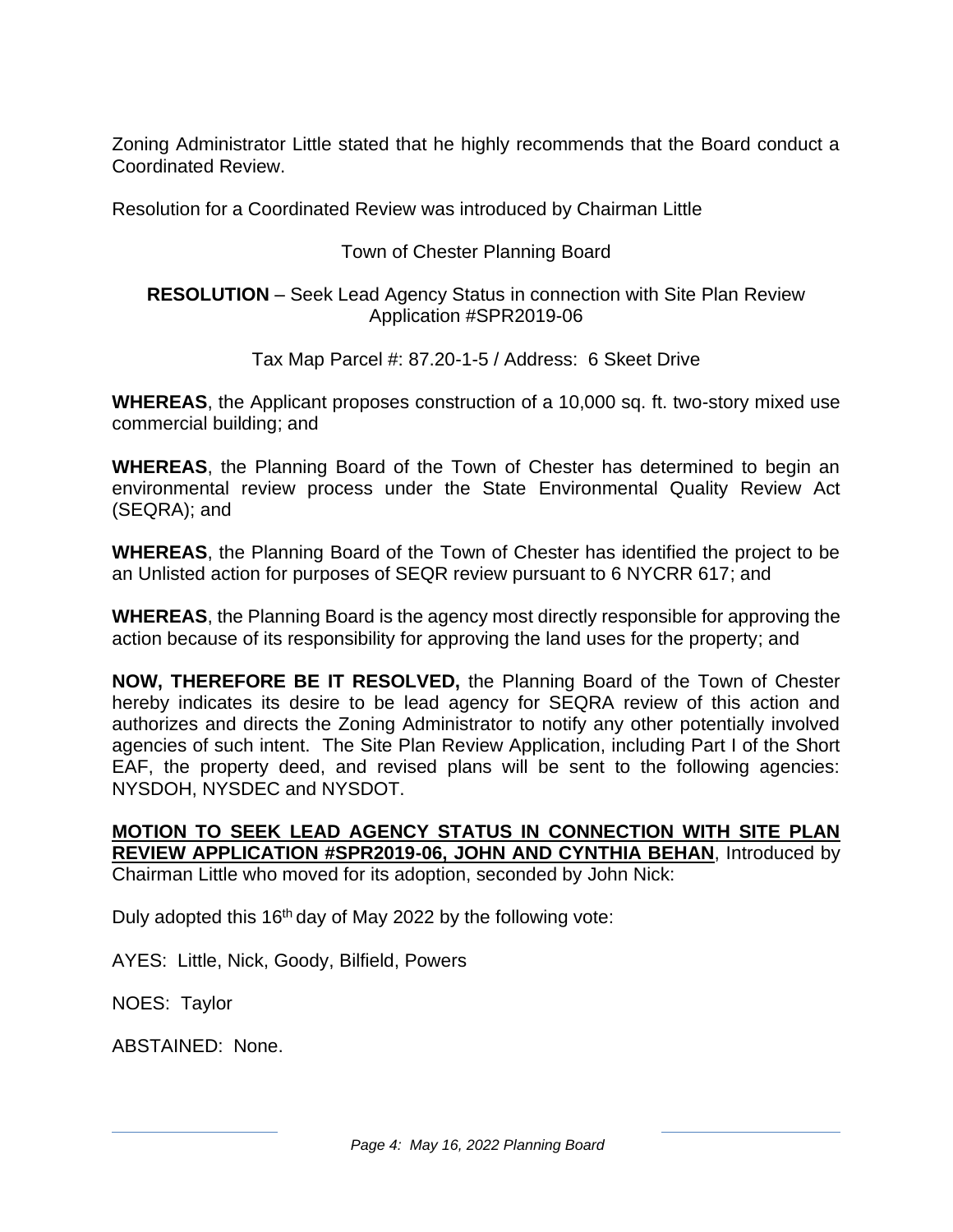ABSENT: Hilton

Motion carried 5-1.

A discussion took place on Proposed Findings of Fact.

The Public Hearing for #SPR2019-06 remains open.

A motion was made to refer #SPR2019-06 to Warren County for review and comment by John Nick, Seconded by Greg Taylor. A Roll Call Vote was called by Secretary Bartlett-

**AYES-** Little, Nick, Goody, Taylor, Bilfield, Powers **NAYS-** None **ABSTAINED-** None **ABSENT-** Hilton

Motion carried 6-0.

Bruce Goody recused himself from the meeting at 8:14pm.

**#SPR2022-06:** Kathi DeClerk, Robert Devlin and Deborah Devlin are seeking Site Plan Review approval for the renovation of an existing one-bedroom single-family dwelling with a loft (904 sq. ft. of living area) and construction of a new addition to the existing singlefamily dwelling. The addition will consist of a new bedroom with master bathroom, living room, laundry and loft, 168 sq. ft. screened porch and 312 sq. ft. deck (Total living area 1,384 sq. ft.). The proposed addition will be constructed on slopes in excess of fifteenpercent (15%) and will increase the square footage of the existing single-family dwelling by more than fifty-percent (50%). Property is located at 38 Woodcliff Acres Rd., identified by Tax Map Parcel #: 120.6-2-17, in Zoning District Moderate Intensity.

Deborah Devlin was present at the meeting. She stated that a gutter system is proposed to be installed with a potential rain garden to the East side of the property. The swales on the property are on the Brown side of their property. Their property has been maintained and never had any water issues.

Having been duly advertised, Chairman Little opened the Public Hearing at 8:18pm-

Eric Sandblom, Civil Engineer for Schoder Rivers Associates, was present at the meeting and represented Cindy Brown. He stated that he submitted a letter to the Board this afternoon. The drainage from both properties could increase with Stormwater. There could also be an increased flow of water on the Brown Property. Mr. Sandblom recommends that the property owners clean the swale.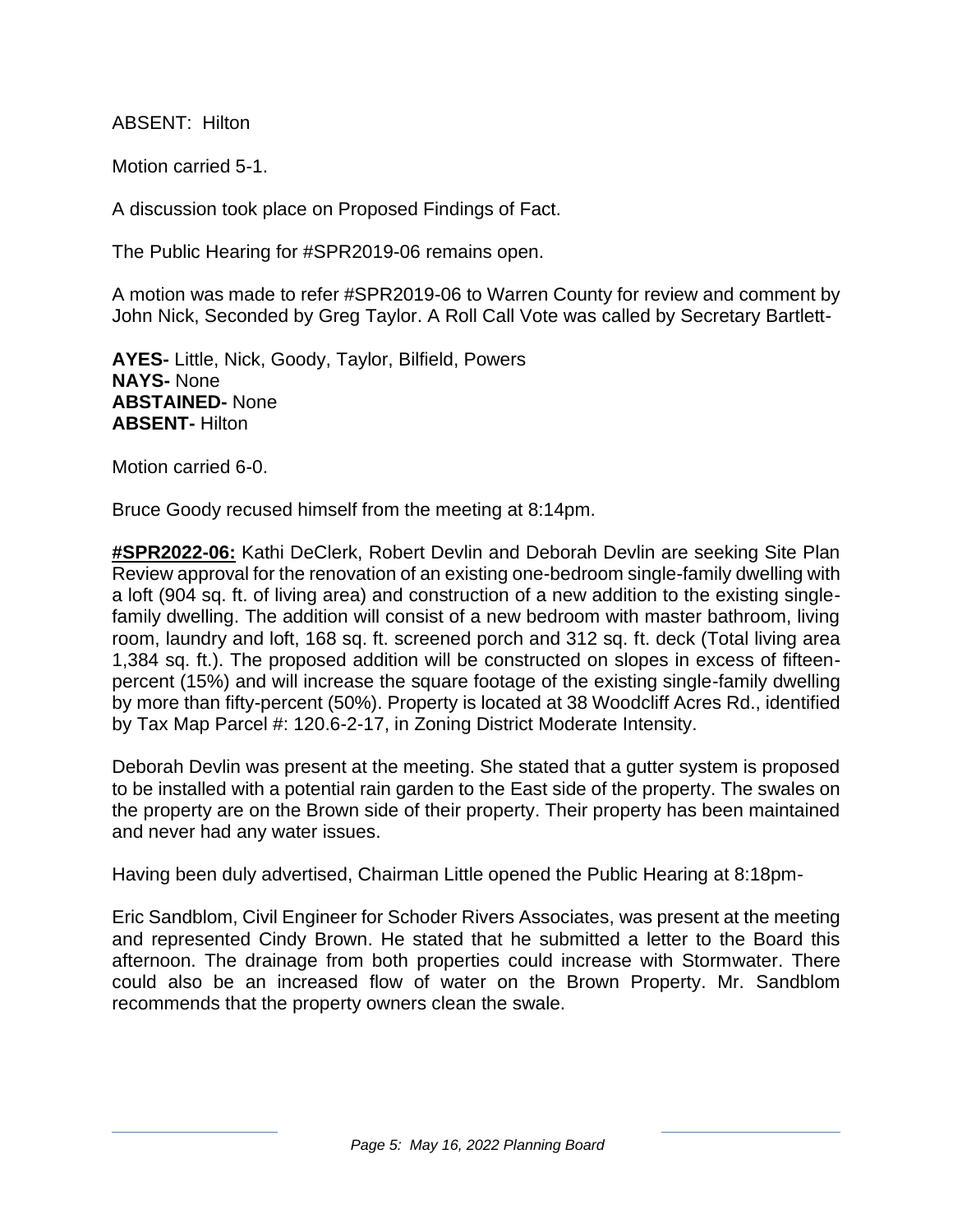John Nick stated he was at the property twice today and there was no water coming from either property during the excessive rainstorm we received this afternoon. He agrees with the recommendation of cleaning the swale.

Mr. Sandblom stated he does not feel there is enough information provided to determine water flow impact on the properties.

Deborah Devlin stated that the proposal will have two gable roofs and they have never ignored their property with water mitigation. She also stated that the addition will have a basement.

Chairman Little stated that gutters can be directed to a containment device on the Devlin Property. The Adirondack soils are good at collecting water. Construction runoff is being proposed to be controlled by silt fencing. The present swale comes from uphill on each property. The water would need to run uphill to reach the "Brown" septic system. If the swale is improved, water would end up back on the Devlin property and water could be directed to a catch basin.

Cindy Brown stated she is concerned with the swale and concerned with the roofside and water runoff going towards the swale.

John Nick stated that the neighbors should work together and allow the swale to be cleaned up during construction.

Mr. Sandblom stated that the Chairman's comments go along with his recommendation. He has concerns with a dry well. He agrees with the rock lining.

John Nick recommends that Cindy Brown install gutters on the Devlin side of the property to mitigate some of the water flow on her property.

Cindy Brown asked if the existing shed would be remaining. The Applicant stated that they have the intention of moving the shed so it is within Zoning; however, nothing has been decided at this time. Cindy Brown stated that she has property line concerns. Chairman Little stated that the plans will need to be stamped by an Engineer.

Chairman Little stated that a rain garden or dry well could be boiler plate on this project on the Plans.

A motion was made by Greg Taylor, seconded by Patrick Powers to close the Public Hearing at 9:02pm. A Roll Call Vote was called by Secretary Bartlett-

**AYES-** Little, Nick, Taylor, Bilfield, Powers **NAYS-** None **ABSTAINED-** Goody **ABSENT-** Hilton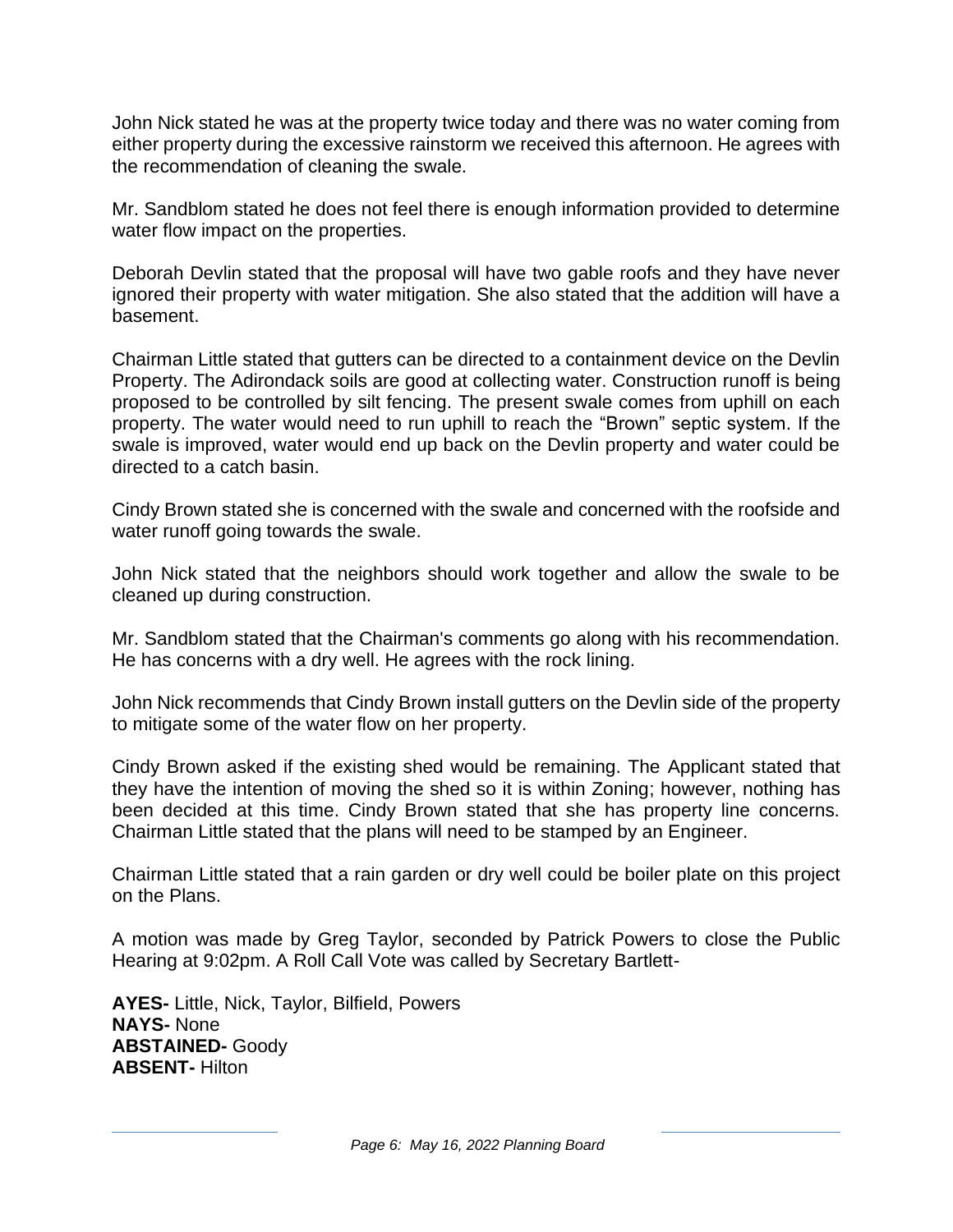Motion carried 5-0.

John Nick stated that he is concerned with how long the Engineer will take on revisions of the plans.

Findings of Fact-

- 1. There will be little or no negligible impact on Public Health, safety, and general welfare, and the project satisfies all concerns stated in Section 5.06(E) of the Town of Chester Zoning Regulations;
- 2. The project agrees with the Town of Chester Master Plan;
- 3. The proposed action will have negligible impacts on the environment;
- 4. Required variances have been approved by the Town of Chester Zoning Board of Appeals;
- 5. Addition is being built on slopes of 7.15% and increases the square footage of the existing dwelling by less than 50%.

Conditions of Approval-

- 1. Installation of a silt fence along the southerly border between "Brown" and "Devlin" properties during construction;
- 2. Rainwater from gutter on the southside of the addition will be directed into a catch basin on the Eastern side of the addition; and,
- 3. Designs for the catch basin or rain garden that were recommended by Warren County Soil and Water Conservation on April 28, 2022 will be implemented by the Devlins to ensure no water enters the "Brown" property and to be inspected by Winchip Engineering.

The Board determined that the project is a Type II Action not subject to SEQR.

A motion was made to approve #SPR2022-06 by Greg Taylor, Seconded by Patrick Powers. A Roll Call Vote was called by Secretary Bartlett-

**AYES-** Little, Nick, Taylor, Bilfield, Powers **NAYS-** None **ABSTAINED-** Goody **ABSENT-** Hilton

Motion carried 5-0.

Bruce Goody rejoined the meeting at 9:14pm.

#### **OLD BUSINESS:**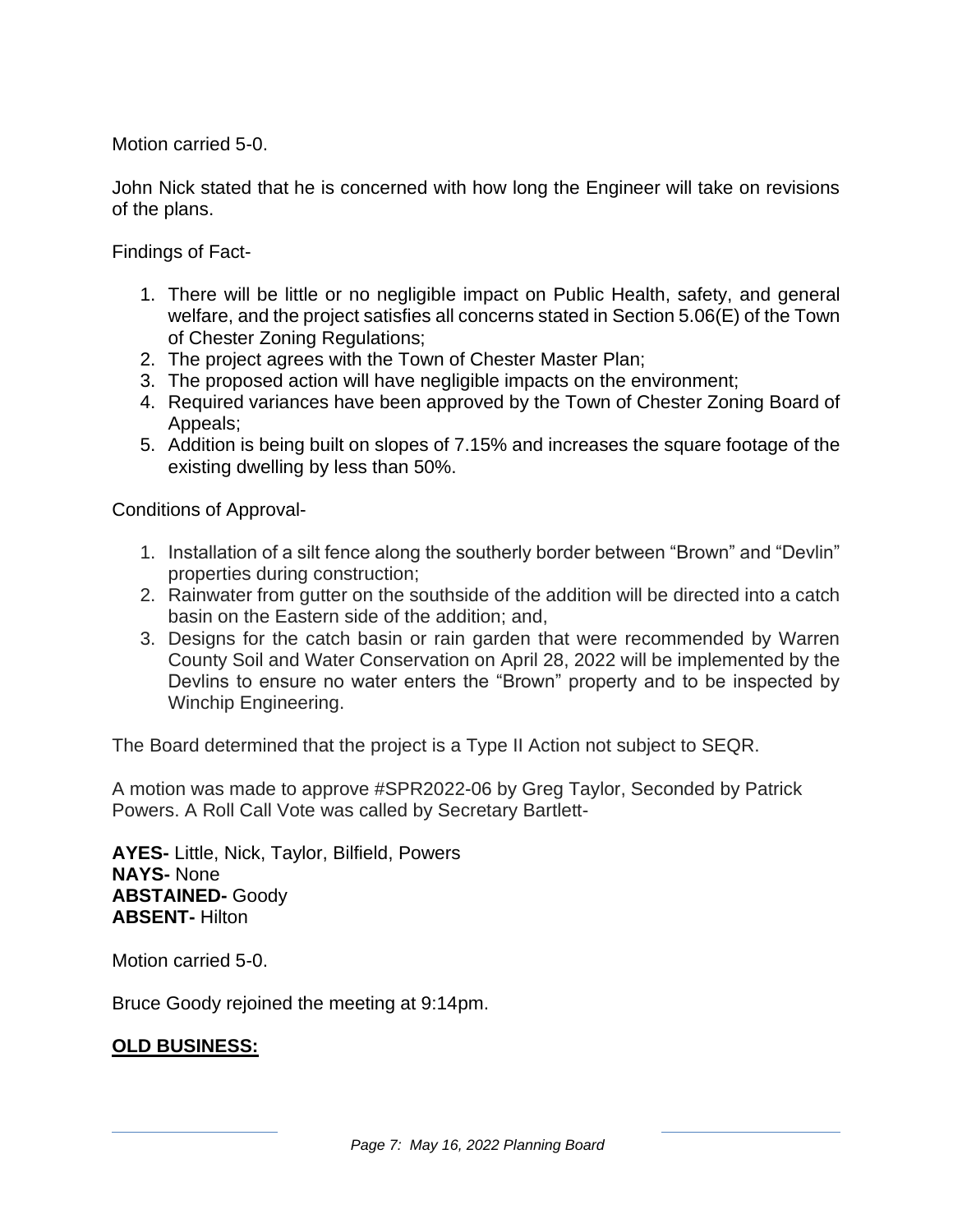**#SPR2020-13:** Loon Lake RV Park LLC (Tim Beadnell) is seeking Site Plan Review approval to finish and renovate the upstairs of the existing Camp Store to offer coin operated video games and coin operated laundry (2 sets). Property is located at 5400- 5408 State Route 8, identified by Tax Map Parcel #: 103.-1- 18.1, in Zoning District Low Intensity \*\*TABLED UNTIL FURTHER NOTICE BY REQUEST OF APPLICANT\*\*

The Applicant was not present at the meeting.

**MINUTES:** A motion was made by John Nick, Seconded by Patrick Powers to approve the April 18, 2022 Minutes of the Planning Board. A Roll Call Vote was called by Secretary Bartlett-

**AYES-** Little, Nick, Taylor, Goody, Powers **NAYS-** None **ABSTAINED-** Bilfield **ABSENT-** Hilton

Motion carried 5-0.

# **CORRESPONDENCE:**

- Zoning Administrator's Activity Report for April 2022;
- Written Statement from Stephen Borgos (President of Traveltown, Inc.) dated April 18, 2022 and read at the April 18, 2022 Planning Board Meeting RE: #SPR2019- 06;
- Copy of the PowerPoint Presentation by John Behan at the April 18, 2022 Meeting RE: #SPR2019-06;
- Warren County Planning Department Project Review and Referral Form, reviewed by Department on April 25, 2022 for #SPR2022-05. Form received by the Zoning Office on April 27, 2022;
- Letter from Steve Borgos, including highlighted drawings, received by the Zoning Office via e-mail on May 02, 2022 RE: #SPR2019-06;
- Letter from Jim Lieberum (Warren County Soil and Water) dated April 28, 2022 and received by the Zoning Office via e-mail on April 28, 2022 RE: Cynthia Brown property on Woodcliff Drive;
- Letter from Rosick Well Drilling received by the Zoning Office on May 02, 2022 RE: Well Construction, Sarah and Trevor Sweet (#SPR2021-13);
- Letter, including revised plans, from John J. Behan dated May 04, 2022 and received by the Zoning Office on May 04, 2022 RE: #SPR2019-06 (6 Skeet Drive);
- Adirondack Park Agency Major Project Public Notice (Application Completed) dated May 02, 2022 and received by the Zoning Office on May 06, 2022 RE: APA Project No. 2022-0014, Proposed tourist accommodation consisting of three new cabins under 300 square ft. in size, etc;
- Letter from Cynthia P. Brown dated May 12, 2022 and received by the Zoning Office via e-mail on May 13, 2022 RE: #SPR2022-06.